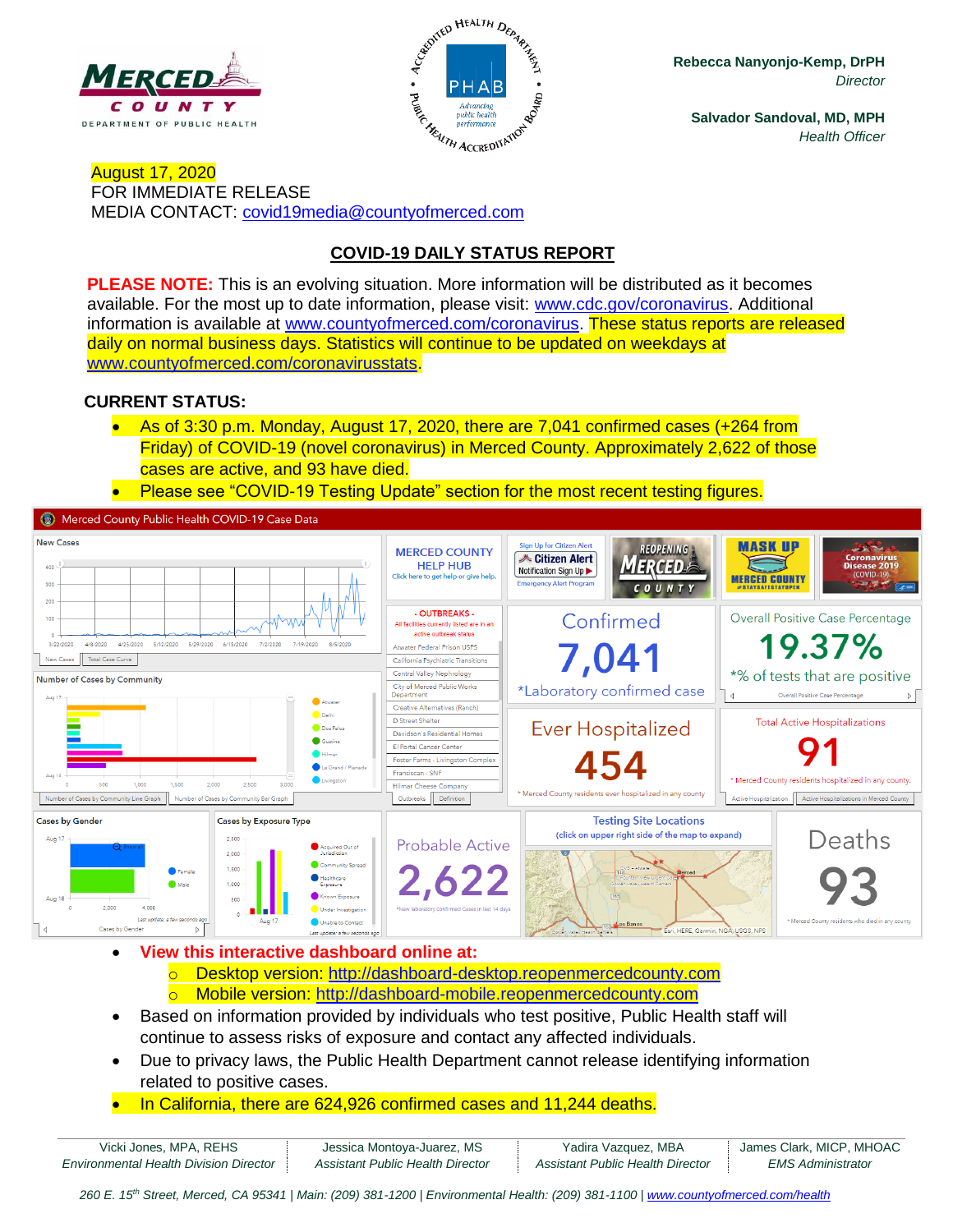### **RECENT ACTIVITIES & UPDATES:**

- Merced County Public Health continues to coordinate with federal, state and local partners to further prepare us for future impacts. This includes working with the California Department of Public Health and the Centers for Disease Control and Prevention to monitor COVID-19.
- State officials have confirmed that issues with its electronic laboratory reporting system have resulted in an underreporting of positive cases recently: https://update.covid19.ca.gov/. Due to these delays in State reporting, there is currently a lag in positive case information being sent back to California counties. For this reason, the positive case count and overall positive case percentage information on the County dashboard may be affected at this time. Data is being updated as quickly as possible.
- The Ready2Open Small Business Assistance Program is now available, and provides COVID-19 financial reimbursement assistance up to \$50,000 to businesses with 25 or less full-time employees for operating expenses related to COVID-19 health and safety measures. To learn more about the grant, eligibility, and requirements, visit our website at [www.reopenmercedcounty.com](http://www.reopenmercedcounty.com/) for further details.
- Today, the Merced County Department of Public Health confirmed five additional deaths related to COVID-19. Please note: one death reported Friday has been reclassified as a noncoronavirus case. Details on the five new deaths are included below:
	- o Gender: ■ Female: 2 ■ Male: 3 o Age:  $\blacksquare$  35-49:1  $\blacksquare$  50-64:1  $-65 + 3$ o Underlying Health Conditions:  $\blacksquare$  Yes: 5 ■ No: 0 **·** Unknown: 0
- At 5:30 p.m. Thursday, Aug. 20, the Merced County Department of Public Health will host a Facebook Live video called "Let's Talk Health." Public Health officials will host these live videos every other Thursday, and topics will focus on COVID-19 and other health issues in our community. The sessions will include a Q&A component with viewer-submitted questions. You can view the videos at [www.facebook.com/MercedCountyPublicHealth.](http://www.facebook.com/MercedCountyPublicHealth)
- Merced County is on the State monitoring list due to rapidly increasing disease transmission, increased hospitalizations, and a rise in the percentage of individuals testing positive for COVID-19, indicating increased circulation throughout the community. Further details can be found at: [https://www.cdph.ca.gov/Programs/CID/DCDC/Pages/COVID-](https://www.cdph.ca.gov/Programs/CID/DCDC/Pages/COVID-19/CountyMonitoringDataStep2.aspx)[19/CountyMonitoringDataStep2.aspx](https://www.cdph.ca.gov/Programs/CID/DCDC/Pages/COVID-19/CountyMonitoringDataStep2.aspx)
- In an effort to slow the spread of COVID-19 by preventing large group gatherings, the County's regional parks (Lake Yosemite, Hagaman Park and Henderson Park) will be closed on Saturdays and Sundays until further notice. The parks will remain open on weekdays, but physical distancing must be adhered to and large group gatherings will continue to be prohibited.
- The Merced County Office of Emergency Services and Merced County Department of Public Health proclaimed a local and public health emergency March 13 in order to help address the outbreak. The Board of Supervisors ratified those actions during a March 16 special meeting.
- On March 19, Governor Gavin Newsom announced Executive Order N-33-20, asking California residents to stay at home. On March 20, Merced County's Health Officer also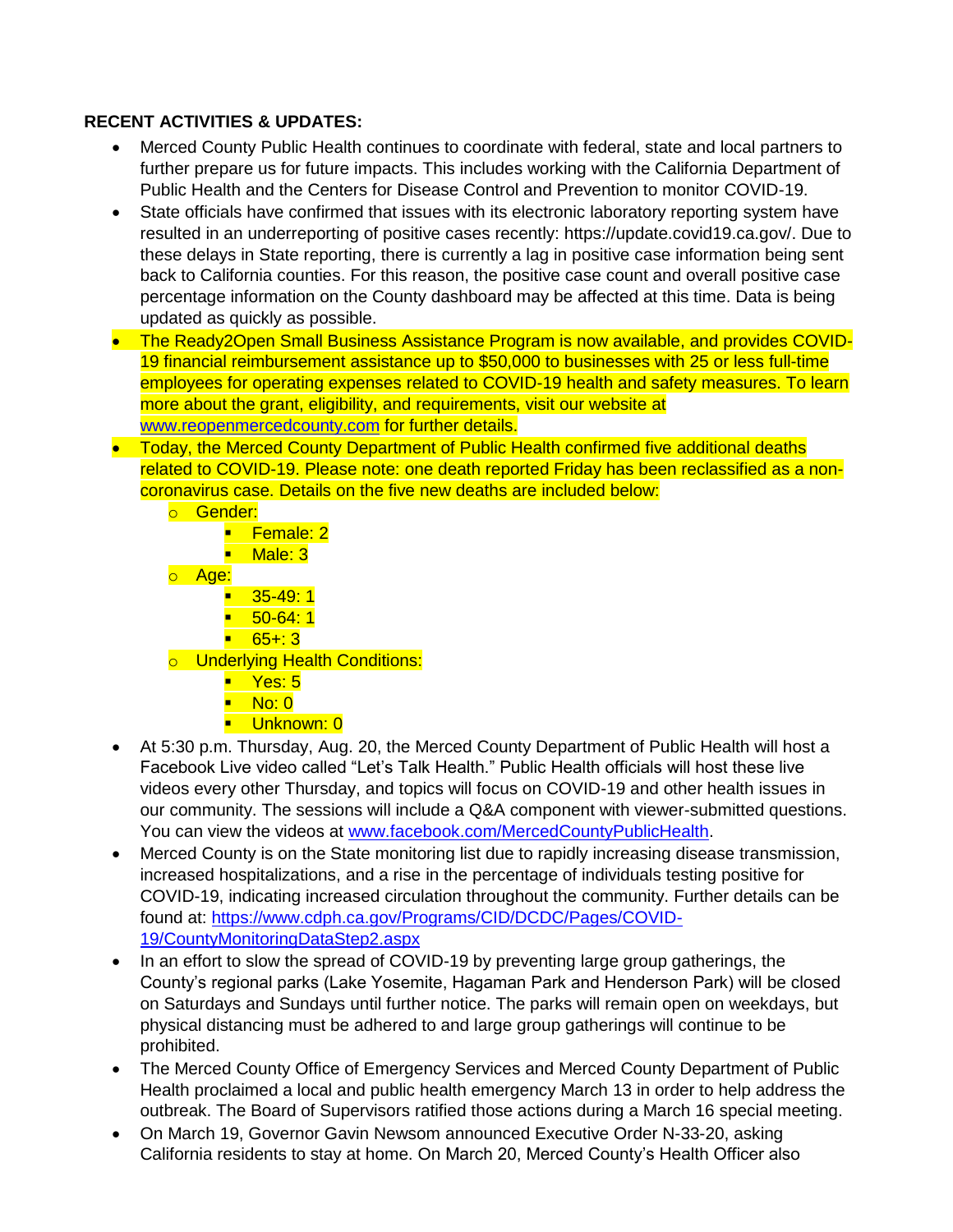issued an Order directing County residents to remain in their places of residence except to perform or receive essential services.

• The Merced County Public Health Department Operations Center was activated Jan. 27, 2020 (204 days) in order to prepare for COVID-19 in and around our community. The Merced County Emergency Operations Center and Human Services Agency Department Operations Center are also currently active.

#### **COVID-19 TESTING UPDATE:**

• As of Aug. 17, a total of 36,173 tests have been performed in Merced County: 7,041 of those tests are confirmed as positive cases. These figures include testing through both the commercial and public health lab systems.

| <b>Testing Site</b>                           | <b>Location</b>                                | <b>Registration</b>                                      |
|-----------------------------------------------|------------------------------------------------|----------------------------------------------------------|
| Golden Valley<br><b>Health Centers</b>        | 645 Seventh St, Los Banos                      | 1-866-682-4842<br>www.gyhc.org                           |
| Golden Valley<br><b>Health Centers</b>        | 857 W. Childs Ave., Merced                     | 1-866-682-4842<br>www.gvhc.org                           |
| <b>OptumServ Site</b>                         | 900 Martin Luther King Jr. Dr,<br>Merced       | 1-888-634-1123 or online at<br>www.lhi.care/covidtesting |
| CVS - Merced                                  | 1970 Yosemite Pkwy, Merced                     | https://bit.ly/3e9kaS4                                   |
| CVS - Atwater                                 | 1651 Bellevue Rd, Atwater                      | https://bit.ly/3e9kaS4                                   |
| <b>Fountain View</b><br><b>Urgent Care</b>    | 374 W. Olive Ave. # A, Merced                  | 209-384-5766                                             |
| Castle Family<br><b>Health Urgent</b><br>Care | 3605 Hospital Rd, Atwater                      | 209-381-2000                                             |
| San Joaquin<br>Drug                           | 9215 E, CA-140, Planada                        | 209-382-1291                                             |
| Verily - Los<br><b>Banos</b>                  | Los Banos Fairgrounds: 403 F<br>St., Los Banos | www.projectbaseline.com/COVID19                          |

- Within the public health system, every person who has met CDC criteria for severe disease within Merced County has been tested.
- Public Health is actively identifying other methods to enhance testing capability for providers throughout the community and increase testing county-wide. We will continue to be notified should positive tests come through either system (public health or commercial).

#### **COVID-19 SYMPTOMS AND PRECAUTIONS:**

• Coronavirus symptoms include: mild to severe respiratory illness, fever, cough, difficulty breathing, chills, repeated shaking with chills, muscle pain, headache, sore throat, and loss of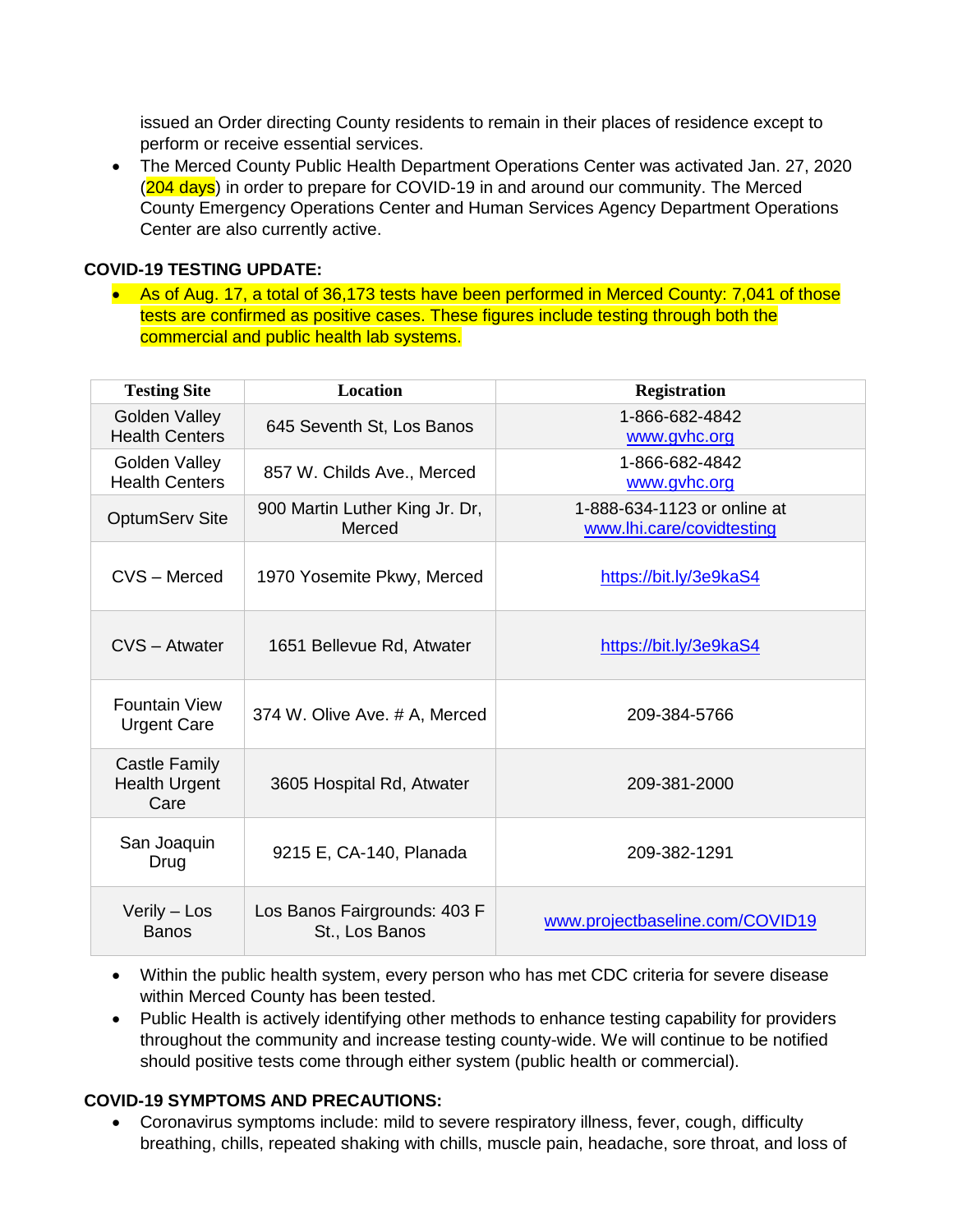taste or smell. If symptoms develop, individuals should stay at home to limit exposure to others.

- Anyone who has had contact with a person with possible COVID-19 infection and has the above symptoms should call his/her local health department/health care provider immediately.
- Do not go to your provider's office without calling ahead. Do not call 911 for suspected COVID-19 unless you are having a medical emergency.
- During the flu season, there are steps you can take to protect your health and the health of those around you:
	- o Wash your hands regularly with soap and water for 20 seconds.
	- o Avoid touching your eyes, nose, or mouth with unwashed hands.
	- o Avoid close contact with people who are sick.
	- o Stay away from work, school or other people if you become sick with respiratory symptoms such as fever and cough.
	- o Cover sneezes or coughs with a tissue, then throw the tissue in the trash.
	- o Wear a face covering when in public.

## **ADDITIONAL RESOURCES:**

- **Sign up for COVID-19 alerts: [www.countyofmerced.com/coronavirus](http://www.countyofmerced.com/coronavirus)**
- Merced County Public Health COVID-19 **Information Webpage**:
	- o [www.countyofmerced.com/coronavirus](http://www.countyofmerced.com/coronavirus)
- Merced County Public Health **Information Line**:
	- o 209-381-1180 (English, Spanish, and Hmong. Live reps. available 8 a.m. to 5 p.m.)
	- **Email COVID-19-specific questions to Merced County Public Health:**
	- o COVID19@countyofmerced.com.
- Updated **CDC Information**:
	- o <https://www.cdc.gov/coronavirus/2019-ncov/whats-new-all.html>
- CDC **Resources for Households**:
	- o <https://www.cdc.gov/coronavirus/2019-ncov/community/home/index.html>
- How to **talk to your kids** about the coronavirus:
- o <https://www.pbs.org/parents/thrive/how-to-talk-to-your-kids-about-coronavirus>
- Guidance for **Businesses and Employers**:
	- o <https://bit.ly/2IH2G2u>
	- o [www.covid19.ca.gov](http://www.covid19.ca.gov/)
- Report **Price Gouging**:
	- o <http://www.countyofmerced.com/3381/Price-Gouging>
- Report **Consumer Fraud**:
	- o [www.countyofmerced.com/2322/Consumer-Fraud](http://www.countyofmerced.com/2322/Consumer-Fraud)
- Report **non-essential business activity** and large group gatherings that violate the Stay-at-Home Order:
	- $\circ$  Hotline: 209-381-1100 (8 a.m. to 5 p.m. Monday-Friday)
	- o Email: [COVIDcomplaint@countyofmerced.com](mailto:COVIDcomplaint@countyofmerced.com)
- **Free Virtual Care** options through Dignity Health for those with COVID-19 symptoms:
	- o Patients can receive a free Virtual Care Anywhere visit if they are experiencing COVID-19 symptoms. Symptoms can include fever, cough, or shortness of breath.
	- o To access a free virtual urgent care visit, visit [www.dignityhealth.org/virtualcareanywhere,](http://www.dignityhealth.org/virtualcareanywhere) download the Virtual Care Anywhere app in the Apple App Store or Google Play Store, or call 855-356-8053 and use the coupon code COVID19.
- **Get Help/Give Help**: